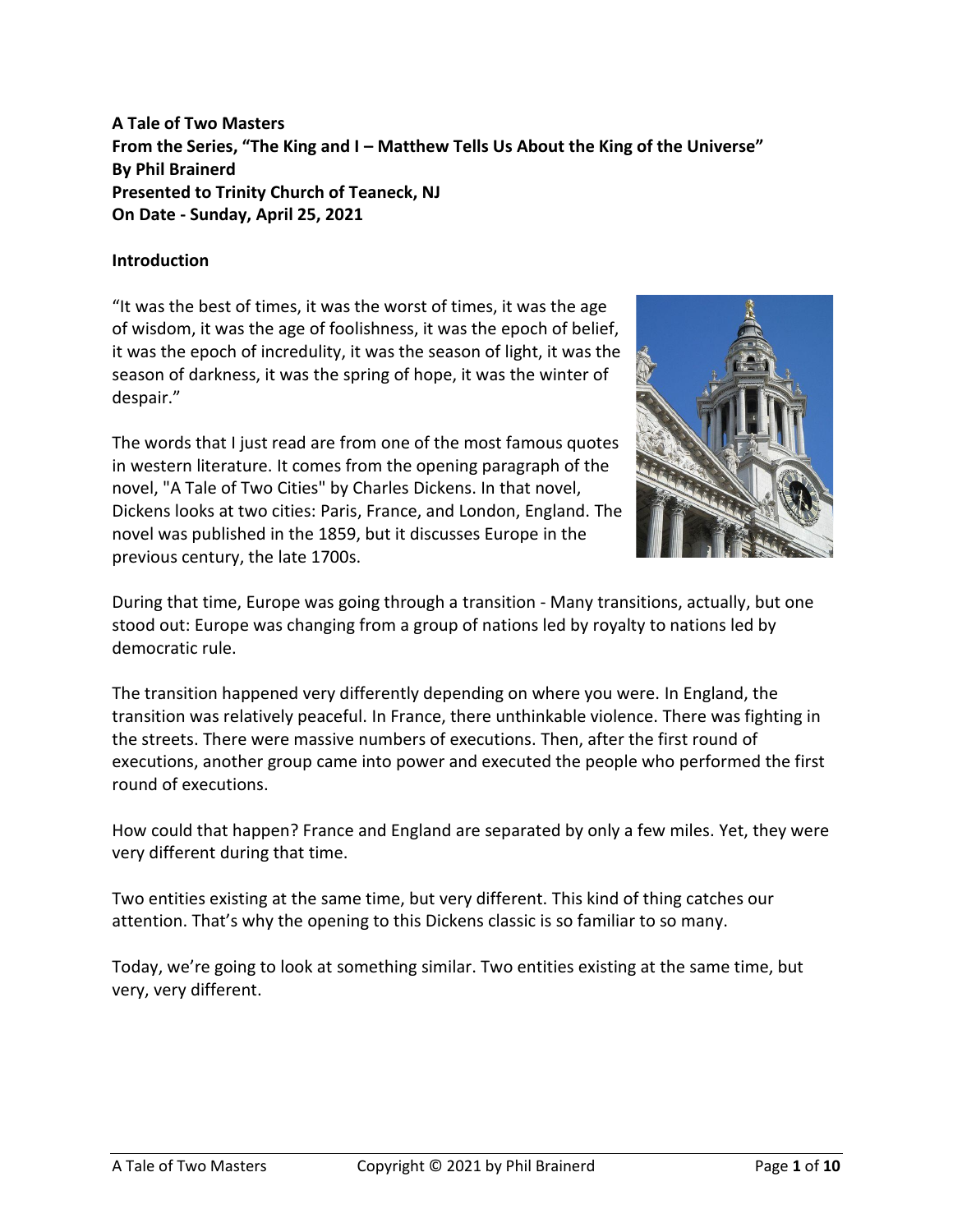We're in our series, "The King and I – Matthew Tells Us About the King of the Universe." We're working our way systematically through the Gospel of Matthew. Chapters 5 through 7 make up "The Christian Manifesto". We're in chapter 6, where we're learning about "Best Practices for Followers of Jesus." We've learned that Jesus wants his followers to be effective. So far, we've heard his thoughts about giving, prayer, and fasting.

In our last article, we learned about "Best Practices for Wealth management" - How should we manage our treasure, the things that are valuable to us? In this article, we're going to do something different. Every now and then, it's a good idea to recall why we do things. Maybe you sometimes wonder, "Why does Phil keep reminding us of the series, 'The King and I', and the section, 'The Christian Manifesto', and all that. I'm doing that each week because we are human beings, and human beings learn best by putting things into categories. If I just went through the Gospel According to Matthew, we would learn something important each week. But, if all we saw was a series of disconnected topics, it would be easy to forget a lot of what we learn. Putting things into groups helps people to remember.

However, sometimes as we work our way through books of the Bible, we run into things that stand out. Everything we learn when we open our Bible is important. But some topics are so important, that we can't let them be only one more topic in line with other things. Today we're looking at something so important that we'll give it its own category.

Let's read about it.

No one can serve two masters. Either you will hate the one and love the other, or you will be devoted to the one and despise the other. You cannot serve both God and money. (Matthew 6:24)

Last week, we learned about "Best Practices for Wealth Management". This follows right after that, and it mentions money. So, we could call it "Wealth Management, part 2." That would be fine, and a lot of commentators do something like that. However, we live in a unique time. The Church of Jesus Christ faces challenges today that may be unlike those seen through its history. Because of that, we'll do something different.

So, today we're going to learn about: "A Tale of Two Masters - Jesus reminds us about idolatry." Two masters call us to serve them. They both live at the same time. But, they are very, very different.

Let's find out more. Jesus starts by saying: "No one can serve two masters. (Matthew 6:24)" Let's go all the way back to our fundamental assumption as we've been studying the book of Matthew. Matthew has met the King of the Universe, Jesus Christ. He wants all his friends to know this great King. His closest friends are members of the Jewish faith who lived with him in Israel.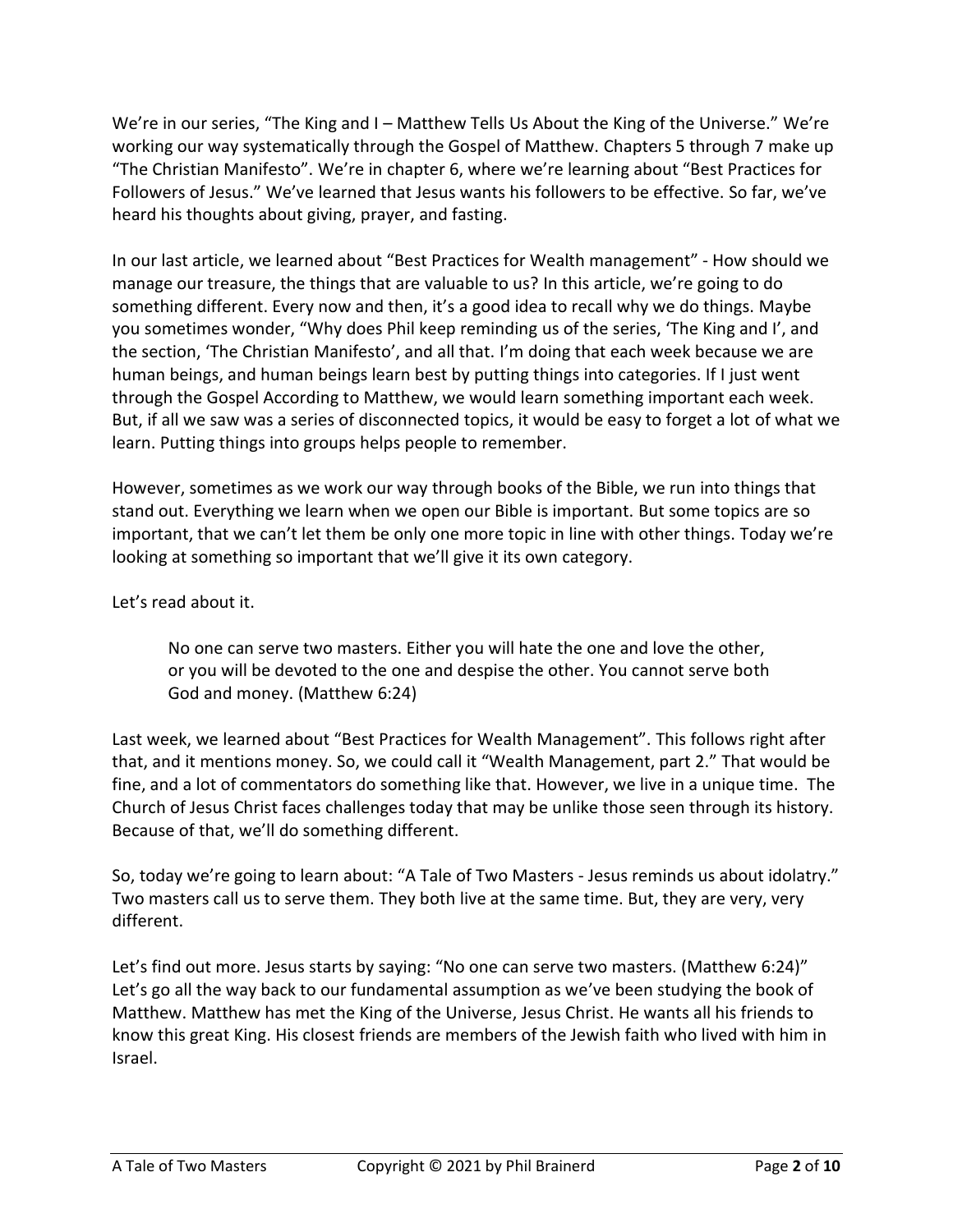Jesus, at this time is speaking primarily to this group: The Jewish nation. In doing that, he could work on the assumption that they know some things. They know the Scriptures: Writings that they call "The Law and the Prophets".

### **Joshua**

So, they likely knew about a man named Joshua. Joshua was next in line after Moses. Moses led the Jewish people out of Egypt - A nation steeped in the worship of false gods. Joshua was tasked with leading the Jewish nation into the promised land after the death of Moses. He did just that- And, it wasn't easy. The people who lived there and in the surrounding nations were also steeped in the worship of false gods.

God, the true God, showed his power to the Jewish nation on numerous occasions. But, even after all they had seen, many of Joshua's friends weren't sure which god they wanted to follow. After spending his whole life in faithful service to God, and after doing what he was told, he called the leaders of the Jewish nation together.

Here's what he said to them:

14 "Now fear the Lord and serve him with all faithfulness. Throw away the gods your ancestors worshiped beyond the Euphrates River and in Egypt, and serve the Lord. 15 But if serving the Lord seems undesirable to you, then choose for yourselves this day whom you will serve, whether the gods your ancestors served beyond the Euphrates, or the gods of the Amorites, in whose land you are living. But as for me and my household, we will serve the Lord. (Joshua 24:14-  $15)''$ 

Look at those words: "Choose for yourselves this day whom you will serve." "But as for me and my household, we will serve the Lord."

This is something I've spoken about on a number of occasions. Followers of Jesus refer it idolatry. It's a core message of the Bible. There is one true God – the maker of the heavens and the earth. He calls us to serve him. He wants to be our master. In fact, the word that we translate as "Lord" can also be translated as "master".

Then there are other entities. Other voices. Other gods (with a small 'g'). The other voices, the other gods, want us to serve them as well. They want to be our master.

You can look at this topic in a number of ways. Today, we'll look at the aspect that Jesus highlights. You can not serve two of these entities at the same time. *You must choose.*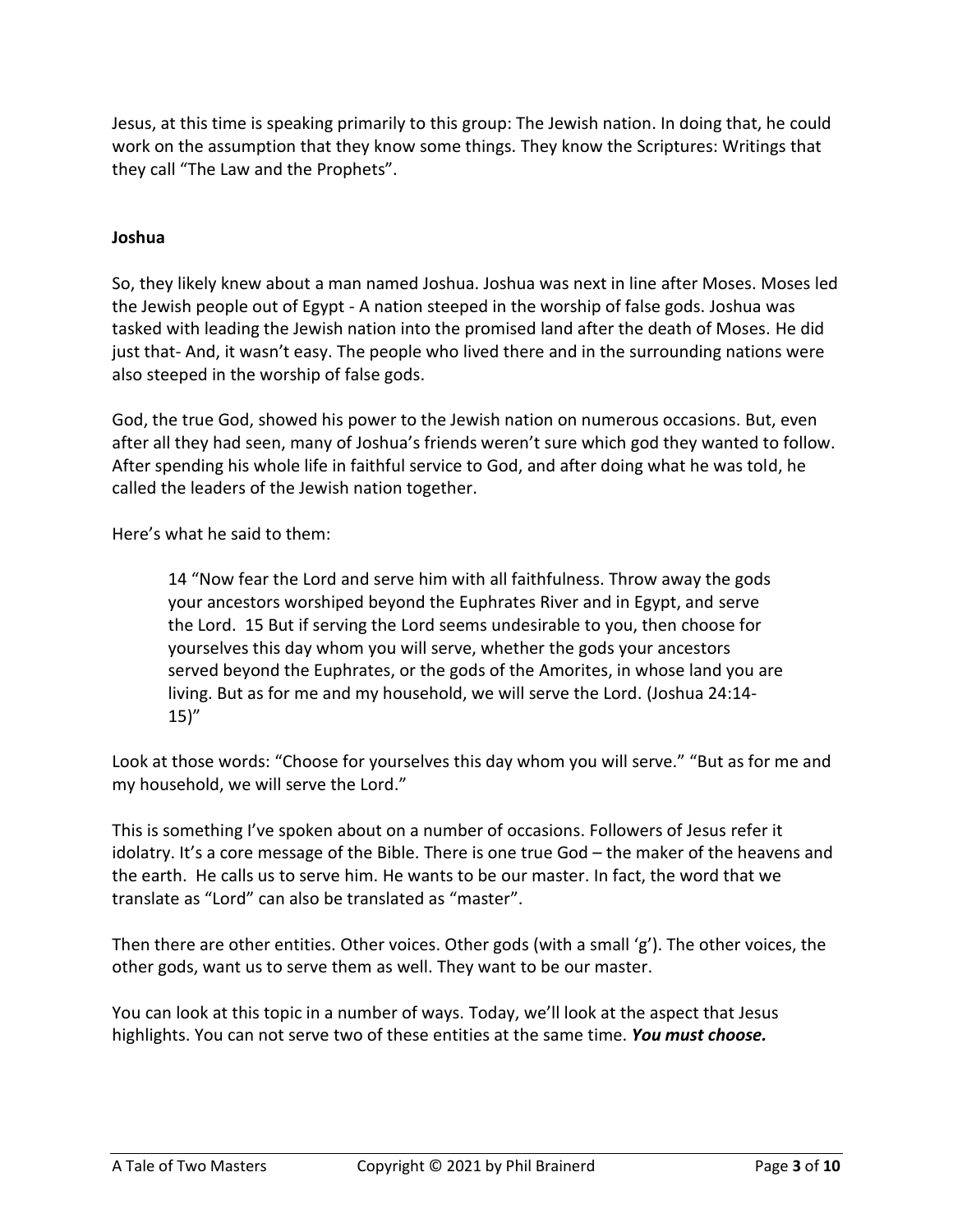So, let's compares these choices. Let's compare the gods who call for our allegiance. Let's continue to tell the tale of two Masters.

# **I. The God of truth vs. the god of lies and confusion.**

Here's the first thing we see as we compare these gods, these beings who want to be our master: One is a voice of truth. The other is a voice of lies.

When we tell this story, we can't help but look at the Garden of Eden. Now, because I've spoken on this a lot, we'll just hit the high points and move on. If this is new to you, contact me, and I'll tell you where to go to see where we've discussed the topic in more detail. There will be some helpful links at the end of this article.

We're told that, in the beginning, God created the heavens and the earth (Genesis 1:1). Soon after creating the whole universe, God creates a beautiful garden and places the first humans in it. The humans are free to do a lot of things. There is only one restriction: The humans can eat fruit from any tree in the garden - Except for one tree: The tree of the knowledge of good and evil.

This involves a very important principle: God gave the first humans a *command* – a rule. He expressed that rule using *words*. When we obey his commands, we serve him.

Here's a second principle: When God talks to us, his words are true. Jesus says, "Your word is truth. (John 17:17)"

But, as many of you know, another voice entered the garden - The serpent. Again, we've spent a lot of time on this, so I won't rehash it right now. You can sum up what the serpent had to say in two sentences: "There is a good reason to disobey God - Listen to me instead."

Now, remember our principle. When you obey the commands of God, you serve him. So, what does it mean when we obey other voices? We serve *them*. So, the serpent might as well have said: There is a good reason to disobey God - *Serve* me instead.

Tight away, you see a problem: The serpent, when he entered the garden had a goal. He wanted Adam and Eve to serve him. He wasn't up front about that. He was deceptive. In other words, he lied.

The serpent represents the Devil, the enemy of humankind. Here's what Jesus said about him: "When he lies, he speaks his native language, for he is a liar and the father of lies. (John 8:44)"

So, we see here the first comparison of the two masters: One is a voice of truth, the other a voice of lies.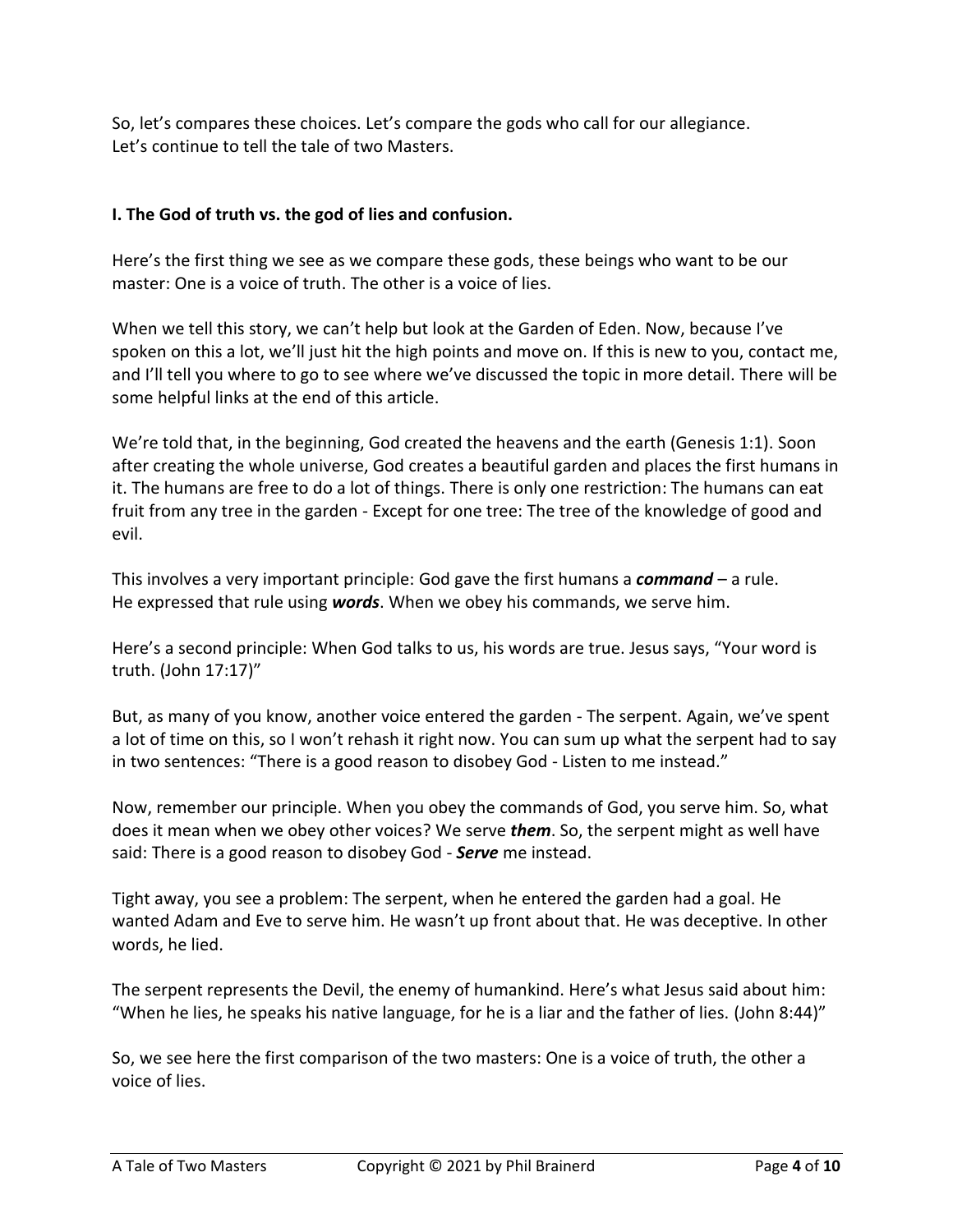## **II. The God of Life vs. the god of Death**

The next comparison we see is this: We see the God of life vs. the god of Death.

In order to understand this, we need to look more closely at the command the God gave to Adam and Eve in the garden.

16 And the Lord God commanded the man, "You are free to eat from any tree in the garden; 17 but you must not eat from the tree of the knowledge of good and evil, for when you eat from it you will certainly die." (Genesis 2:16-17)

"You will certainly die." Why would God say this? Because he wanted Adam and Eve to live! God just created a whole planet of beauty and perfection. He gave it to the first humans as a gift. God wanted humans to live and enjoy all the wonderful things he had planned for them. That's still true today.

So, what does it mean that the Serpent came and lied about this? Answer: The serpent wanted Adam and Eve to die.

Here's something else Jesus said about our enemy, the Devil: "He was a murderer from the beginning… (John 8:44)" Jesus makes that statement right before telling us what a liar the Devil is.

So we see the next comparison in this Tale of Two Masters": The God of life vs. the god of death.

Now, we could do this for a long time. We're learning about: The God of Truth vs. the god of lies. The God of life vs. the god of death. We could also discuss: The God of love vs. the god of hate. The God of good vs. the god of evil. The God of healing vs. the good of harm.

The list goes on. But at this point, having understood all this, Jesus now moves to a vital truth for his followers. This is a monumental point in history. There is going to be a shift.

What is that?

#### **III. One of the Masters Takes On a New Appearance**

One of the masters now takes on a new appearance. He hasn't changed really. But from this point forward, he will look different.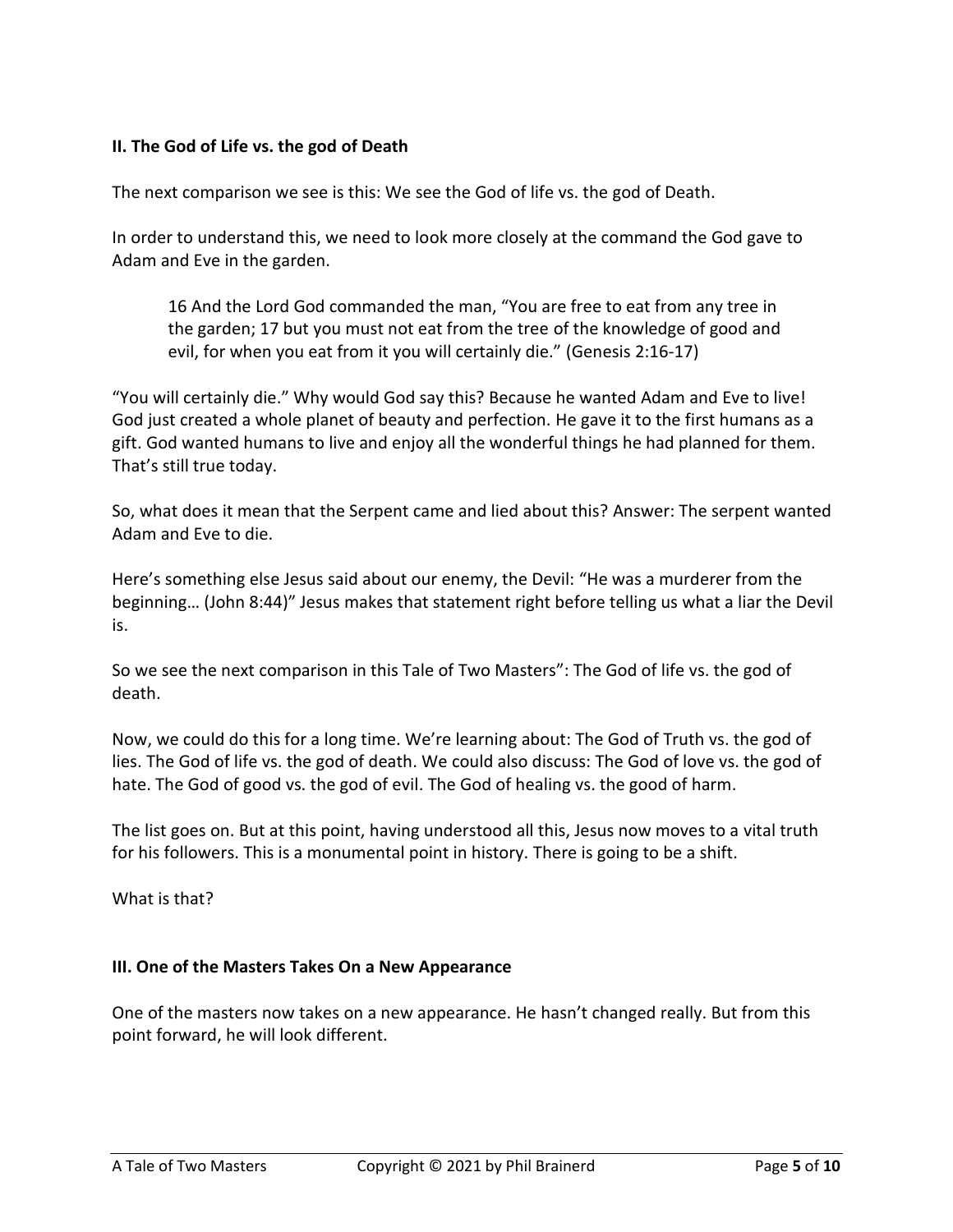Let's read:

No one can serve two masters. Either you will hate the one and love the other, or you will be devoted to the one and despise the other. You cannot serve both God and money. (Matthew 6:24)

To understand this, once again we have to work on the assumption that the people who were listening to Jesus were trained in the Scripture. They knew about the problem of idolatry. They knew all about people setting up statues and worshipping the statues. As we said earlier this goes all the way back before the time of Moses and Joshua. It was still true in the days of Jesus. They were still surrounded by people who worshipped statues.

The prophet Isaiah described the problem well. He did this in chapter 44 of his book. It's a long passage, so I'll summarize.

Isaiah describes the process of making an idol. He says someone takes a block of wood. They pull out their chisel and carve out a statue. Then, they worship the statue.

Right away, you've got a problem: Isaiah asks this question, does a block of wood change into something magical just because you carve on it? The answer is no. And Isaiah suggests that this should be obvious to anyone.

Now, as if this isn't obvious enough, Isaiah then extends the illustration. He says, imagine that some wood is left over. The same person who carved out the statue then lights the leftover wood and uses it to make dinner. So, one piece of wood becomes a god, with another piece of the same block, this person is cooking a hot dog on a stick. While still holding his hot dog on a stick, the person says, "You are my god – save me!" That's an impossible situation. Again, to Isaiah, this should have been obvious to any thinking person.

And so, it was thought to be obvious to Jews living in Israel at the time of Christ. If someone had reached the point where they wanted to be a follower of Jesus, they would have no trouble with this principle.

But Jesus knew there would be something more. There would be different challenges for his followers. *The gods would take a different form* - a different appearance.

"You cannot serve both God and money."

Jesus warned that the gods would never leave - They would just become abstract.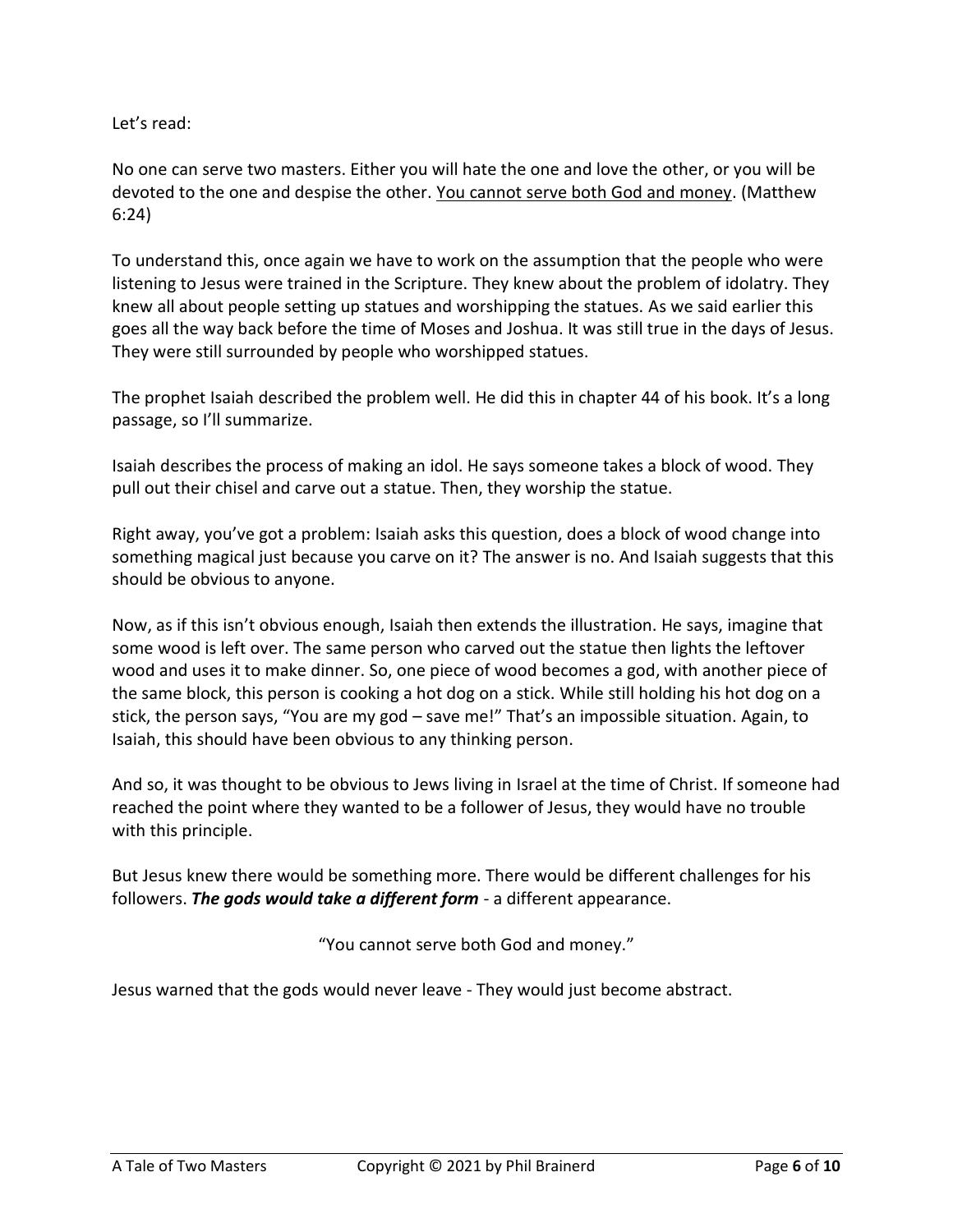In the old days, people worshipped and served the idols, the statues, because they believed the idols would give them things. I call this statues and stuff. People worship the statues, and the statues give them stuff. Over the course of time people would figure out that statues don't give you anything. *So, people began to worship the stuff.*

People wanted all kinds of things from statues. Eventually though, money symbolized all the things you might want. So, Jesus warns us to be on the alert. You cannot serve both God and money.

### **III. Application**

At this point, we need to ask, what does this look like? What does it look like to attempt to serve God and money?

Some of the things we'll discuss at this point will sound familiar. In our last article, Jesus told us about storing up treasure in heaven. On earth we have what are often called "The Three 'T's". - Time, Talents, and Treasures All of us have these things.

Here's an important question: *What do you use yours for?* Do you use them to serve God? Or do you use them exclusively to get things for yourself?

Jesus focusses on money. So, let's look at some examples based on that.

#### **Giving**

Let's look at the topic of giving. To do that, we'll consider Abraham, the father of faith. One day, Abraham met a man named Melchizedek. Let's read about it:

18 Then Melchizedek king of Salem brought out bread and wine. He was priest of God Most High, 19 and he blessed Abram, saying, "Blessed be Abram by God Most High, Creator of heaven and earth. 20 And praise be to God Most High, who delivered your enemies into your hand." Then Abram gave him a tenth of everything. (Genesis 14:18-20)

So, here's Abraham. God blessed Abraham. He blessed Abraham with wealth. He blessed Abraham with military victory over his enemies. So, when Abraham met a priest of the most high God, he wanted to express his thanks. That made him give a tenth of what he had.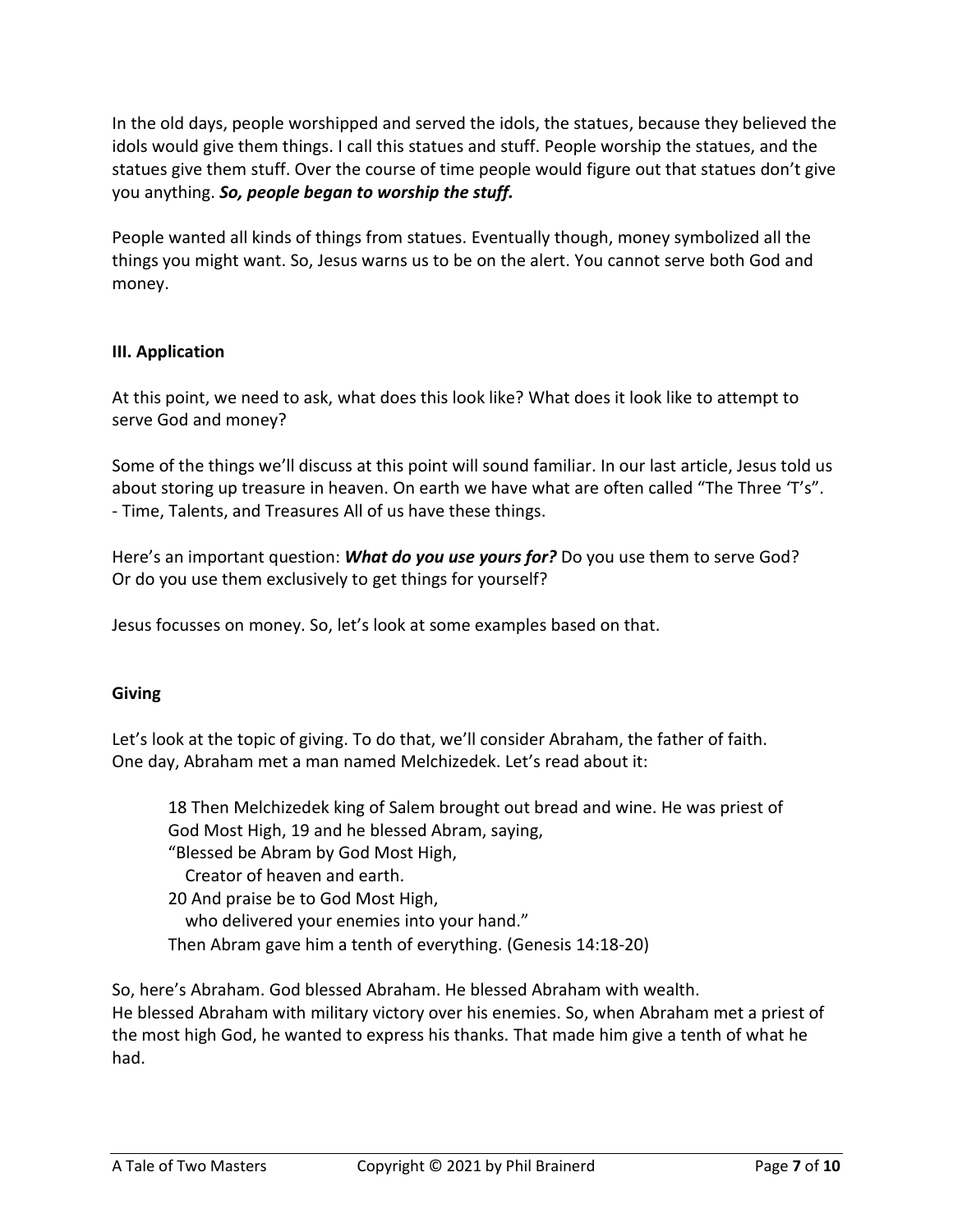Many times, people who want to show thanks to God want to know how much they should give. This passage, and others, suggest one tenth. Today, we call this a tithe.

# **The Tithe**

There are two important things to know about the tithe. First, we live in an age of grace. No amount of money purchases God's love. No amount of money pays for our sins. Abraham gave totally out of thanks to God. That's how we encourage people to give.

One of the most famous quotes from the apostle Paul is this:

6 Remember this: Whoever sows sparingly will also reap sparingly, and whoever sows generously will also reap generously. 7 Each of you should give what you have decided in your heart to give, not reluctantly or under compulsion, for God loves a cheerful giver. (II Corinthians 9:6-7)

Look at that: "God loves a cheerful giver." God commands us to give. The amount that you give is between you and God. Some people don't stop at ten percent - they give even more! But know this: We do not give because we will be punished if we don't. We give because giving is a privilege. When we give, as we said last week, we build treasure in heaven.

That's why we don't talk much about giving in our church. We don't give a sermon every other week demanding more and more and more money from people. Every now and then, the topic comes up, such as now, when we're working our way systematically through a book of the Bible. When it comes up, we discuss it. From there, it's between you and God. That's because we live in an age of grace.

## **Faith**

The next aspect of this is faith. Here's what God tells us in Psalm 23, again, one of the best known in the Bible.

The Lord is my shepherd, I lack nothing. (Psalm 23:1)

The Lord is my shepherd. I shall lack, what? Nothing! The King James says, "The Lord is my Shepherd, I shall not want."

Money has a pull in our lives for a lot of reasons. One is that we sometimes lack faith in the ability of God to take care of us.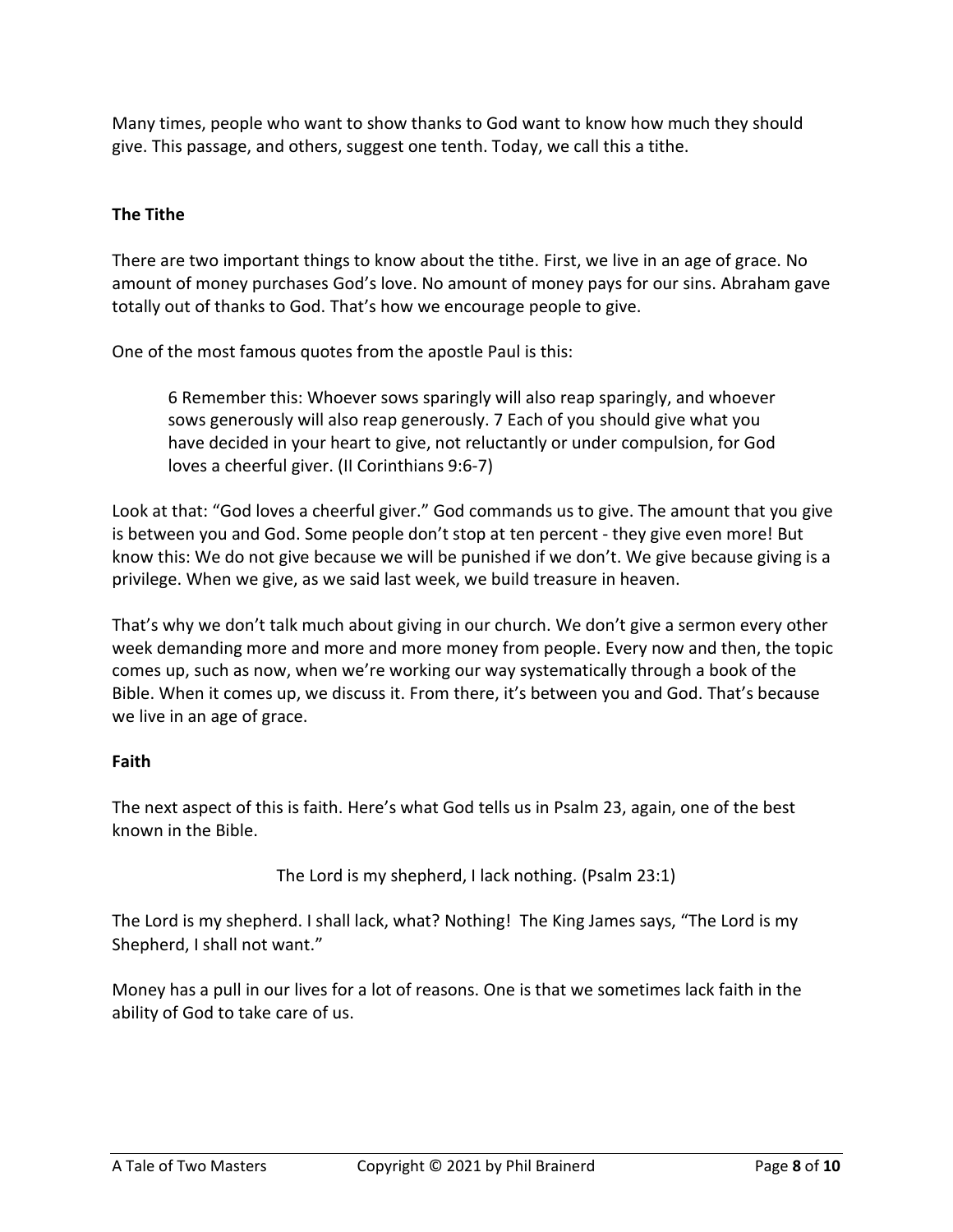Once again, we need to find a balance. Of course you need a job, and you need to make money to live. Last week, we read the proverb about the ant who works hard and steadily to store up food. So, we're not encouraging laziness here.

On the other hand, are you consumed with the sense that you'll run out if you ever take a break? That's one aspect of faith. God will provide, God will protect.

There's another aspect of faith that we need to address here. This is the faith in God's holy character. My friends, God loves you. In fact, we've said many times that our modern word "love" doesn't really catch the full meaning of God's love. In fact, God *cherishes* you.

That's why he takes care of you - because he loves you.

Some people aren't so sure of that. Because they aren't so sure, their lives are one big attempt to find love. Sometimes there are things that look like love, but which are terrible imitations.

Sometimes people think they need a flashy car. That flashy car makes people look. Sometimes the owners know the look is envy, and they like it. But deep down, what they're really looking for is love. And that's the case with big homes, beautiful clothing, and a host of other possessions. I could give that whole sermon!

Do you believe that God loves you? If you don't, you may find yourself working and working and working trying to buy things that impress others.

## **Rest**

One place this really takes a toll is the rest that God offers to his followers - The Sabbath. We don't look at the Sabbath today the same way people did in the Old Testament, but it's still very important. It's important to make the time to rest. It's important to make time to come to church.

We all feel sad for people who have jobs that require work on Sundays - People in the medical field for example. But, I feel sad when people take jobs knowing that they'll have to miss church. When you do that, your bank account may grow, but your soul is impoverished. When we do that, we're letting money be our master.

And remember, this is a tale of two masters: One is the God of life. The other is the god of death.